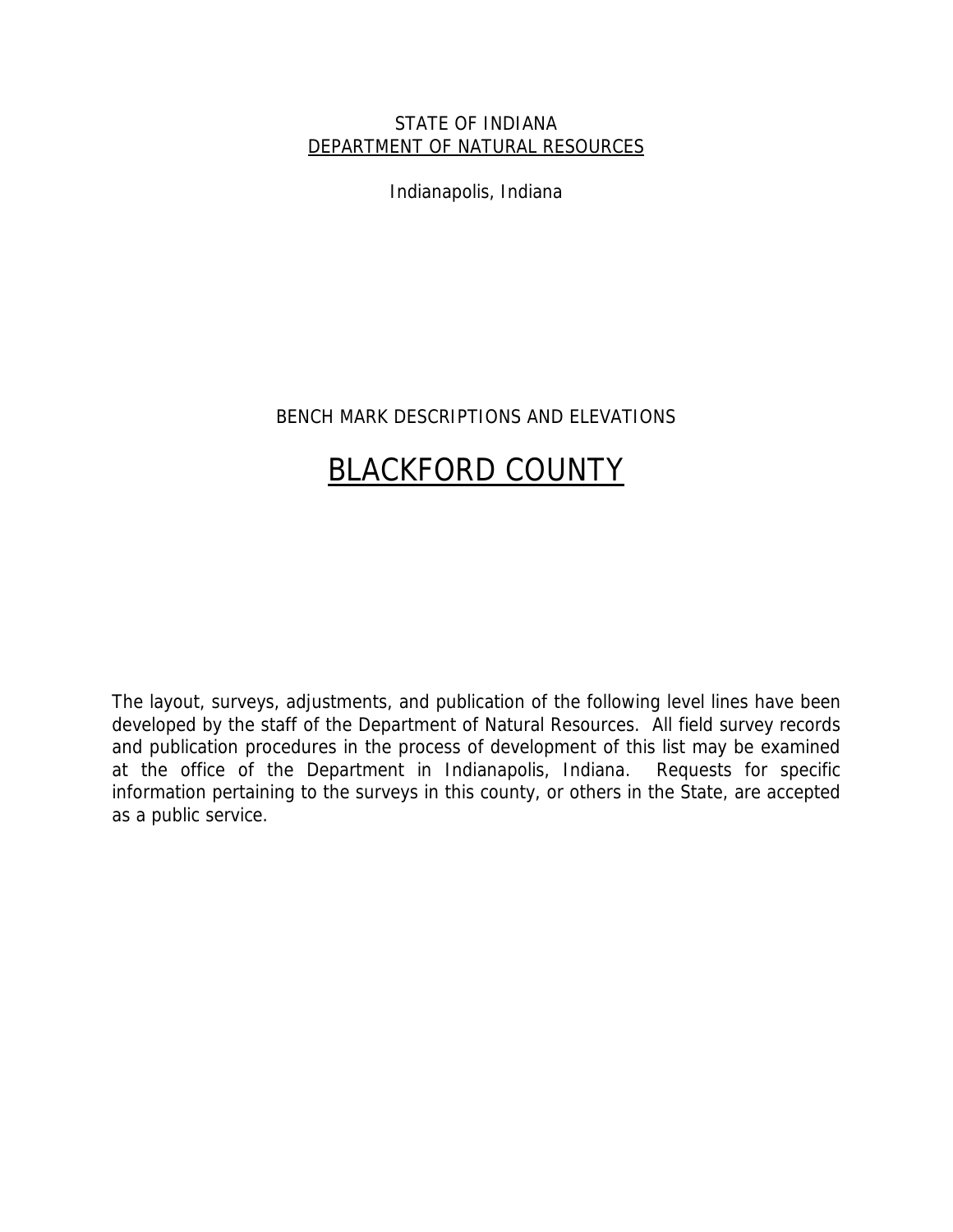DEPARTMENT OF NATURAL RESOURCES DIVISION OF WATER INDIANAPOLIS, INDIANA

**BLACKFORD COUNTY**  July 9, 1998

The following elevations were determined during October 1961, June and July 1962, by leveling between U. S. Coast and Geodetic Survey benchmarks along the Salamonie River. The level line follows generally upstream along the Salamonie River from its mouth at Lagro (on the Wabash River) to the Blackford-Jay County Line. The listing of the marks follow in order upstream along the Salamonie River.

Second Order Levels were run by the three-wire method using invar-steel yard rods. All level circuits closed within allowable limits for second order leveling.

All levels were adjusted to agree with the standard elevations of bench marks as published by the U. S. Coast and Geodetic Survey whenever the adjustment required was within second order limits between published marks. All elevations in this line are based on the standard elevations for the following USC&GS bench marks; D 14 in Wabash county, S 203,

Y 212, Z 212, P 202, N 202, A 213, M 202, Y 215, C 216, D 216 in Huntington County, M 214, N 214 in Wells County and L 215, P 215, Q 215, R 215 in Blackford County.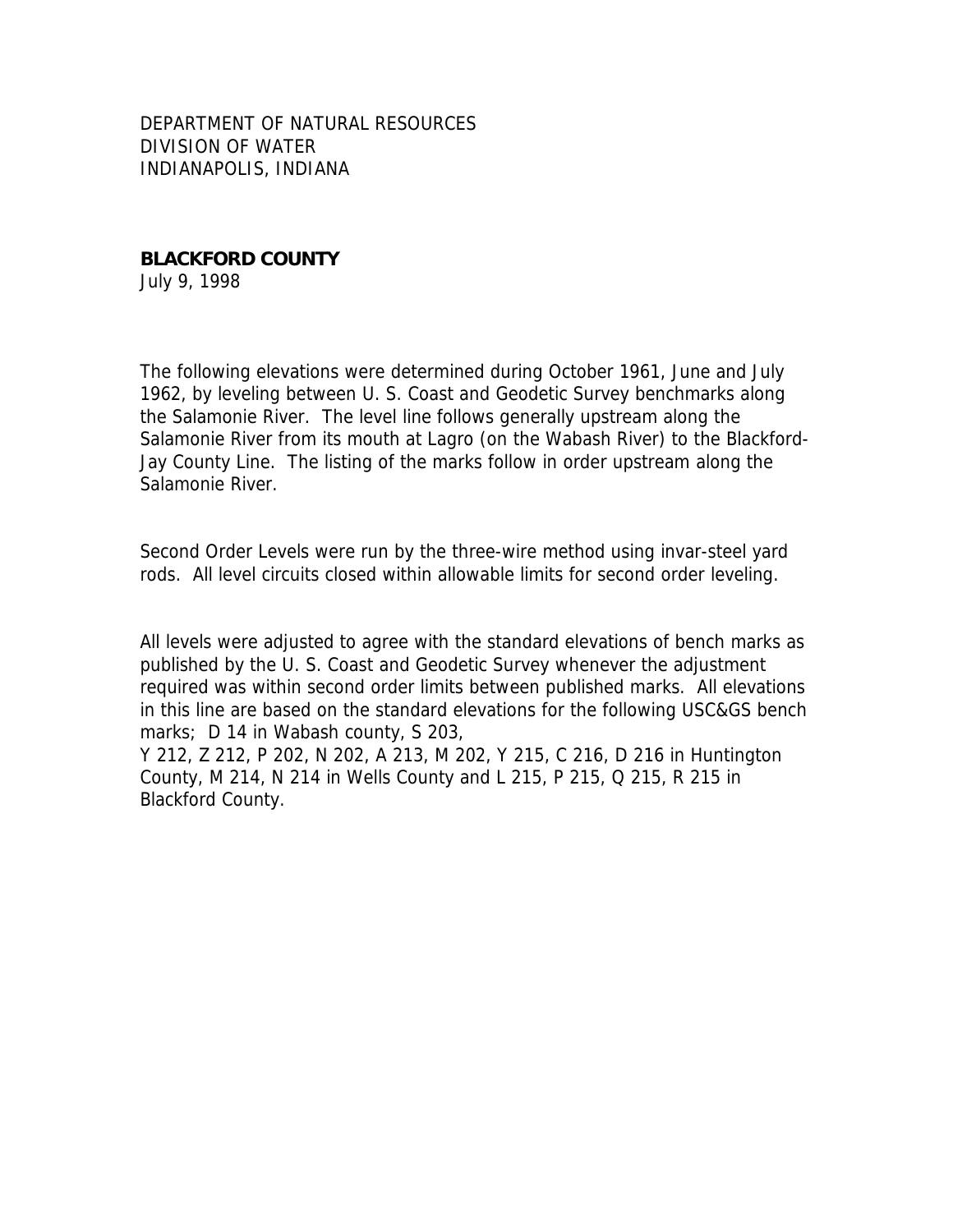## BENCH MARK DESCRIPTIONS AND ELEVATIONS **BLACKFORD COUNTY**

## IFC&WRC TBM SR 82

In Wells County, Montpelier Quad., in the SE 1/4 of Sec. 32, T. 25 N., R. 11 E.,  $2^{nd}$  PM.; about 1.3 miles northwest of Montpelier; 0.7 mile north and west from the entrance to the Odd Fellows Cemetery at Montpelier to the Blackford-Wells County Line Road 18-foot single arch concrete bridge over Rhoton Ditch; set in top at the west end of the north guardrail, 265 feet west of a T-road south (400 East Road), 10 feet north of the centerline of the road, 3 feet east of the west end of the north guardrail, 2 feet above the road, 0.5 foot south of the north edge of the north guardrail; a chiseled triangle. 849.245 feet NGVD 1929

## IFC&WRC TBM SR 83

In Blackford County, Montpelier Quad., in the SE 1/4 of Sec. 4, T. 24 N., R. 11 E.,  $2^{nd}$  PM.; at Montpelier; 0.37 mile south along 450 East Road from the entrance of the Odd Fellows Cemetery to a "T"-road east and a concrete box culvert under 450 East Road; set in the top at the north edge of the east headwall, 24 feet south of the center line of the "T"-road east, 14 feet east of the center line of 450 East Road, 0.8 foot south of the north edge of the east headwall, 0.6 foot east of the west edge of the east headwall, 0.4 foot above the ground, level with the road; a chiseled triangle.

869.864 feet NGVD 1929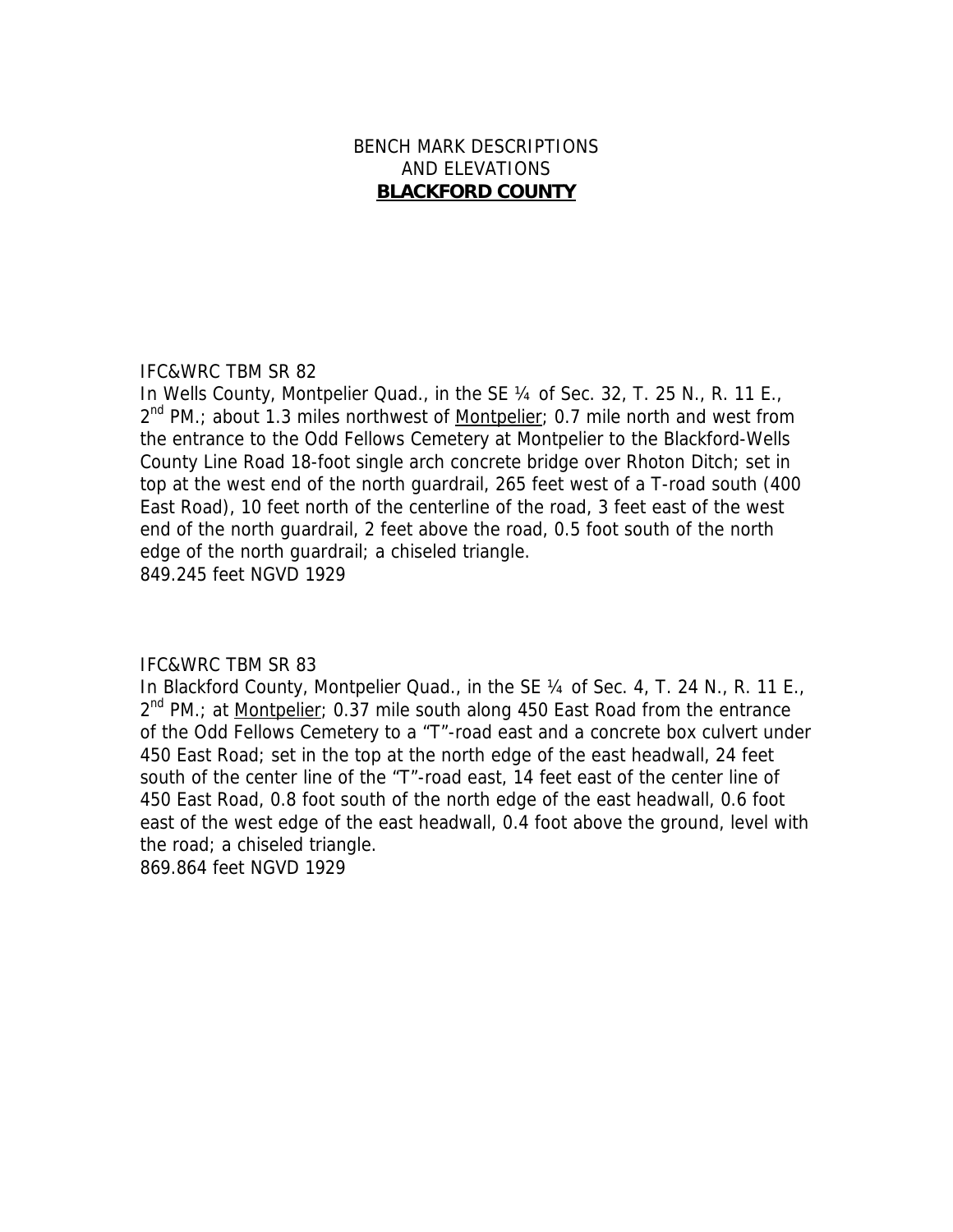## IFC&WRC BM BLA 2, 1960

In Blackford County, Montpelier Quad., in the SE 1/4 of Sec. 4, T. 24 N., R. 11 E.,  $2^{nd}$  PM.; at Montpelier; at the State Road 303 bridge over the Salamonie River at Montpelier; set in the top of the southwest bridge seat abutment, 11 feet northwest of the centerline of the road, 2.0 feet southwest of the northeast edge of the southwest bridge seat abutment, 1.5 feet below the road; a Indiana Flood Control and Water Resources Commission bronze bench mark tablet, stamped "BLA 2 1960".

**To be destroyed 2/4/76** 851.076 feet NGVD 1929

## USC&GS BM L 215, 1947

In Blackford County, Montpelier Quad., in the SE 1/4 of Sec. 4, T. 24 N., R. 11 E., 2<sup>nd</sup> PM.; at Montpelier; 0.1 mile west of the post office to the crossing of the New York, Chicago and St. Louis Railroad; set in the top of a concrete post, 50 feet north of the centerline of the road, 17.5 feet southeast of the southeast rail, 12 feet northwest of the centerline of a drive paralleling the track, 4 feet north of a telegraph pole, 1.5 feet northwest of a telephone pole, 1.5 feet southwest of a white wooden witness post, 0.5 foot above the ground; a US Coast and Geodetic Survey bronze disk, stamped "L 215 1947". 864.231 feet NGVD 1929

## IFC&WRC TBM SR 84

In Blackford County, Montpelier Quad., in the SE 1/4 of Sec. 4, T. 24 N., R. 11 E.,  $2^{nd}$  PM.; at <u>Montpelier</u>; at the State Road 303 crossing of the New York, Chicago, and St. Louis Railroad; set in the west-southwest edge of a 5 x 5-foot headwall around a well, 34 feet northeast of the centerline of the road, 7 feet westnorthwest of the Hoosier Grain and Supply Company warehouse, 3.3 feet eastsoutheast of the east-southeast rail of the east-southeast set of rails of the New York, Chicago and St. Louis Railroad, 3.0 feet west of a power pole (E 8), 1.0 foot above the ground; a chiseled triangle. 862.418 feet NGVD 1929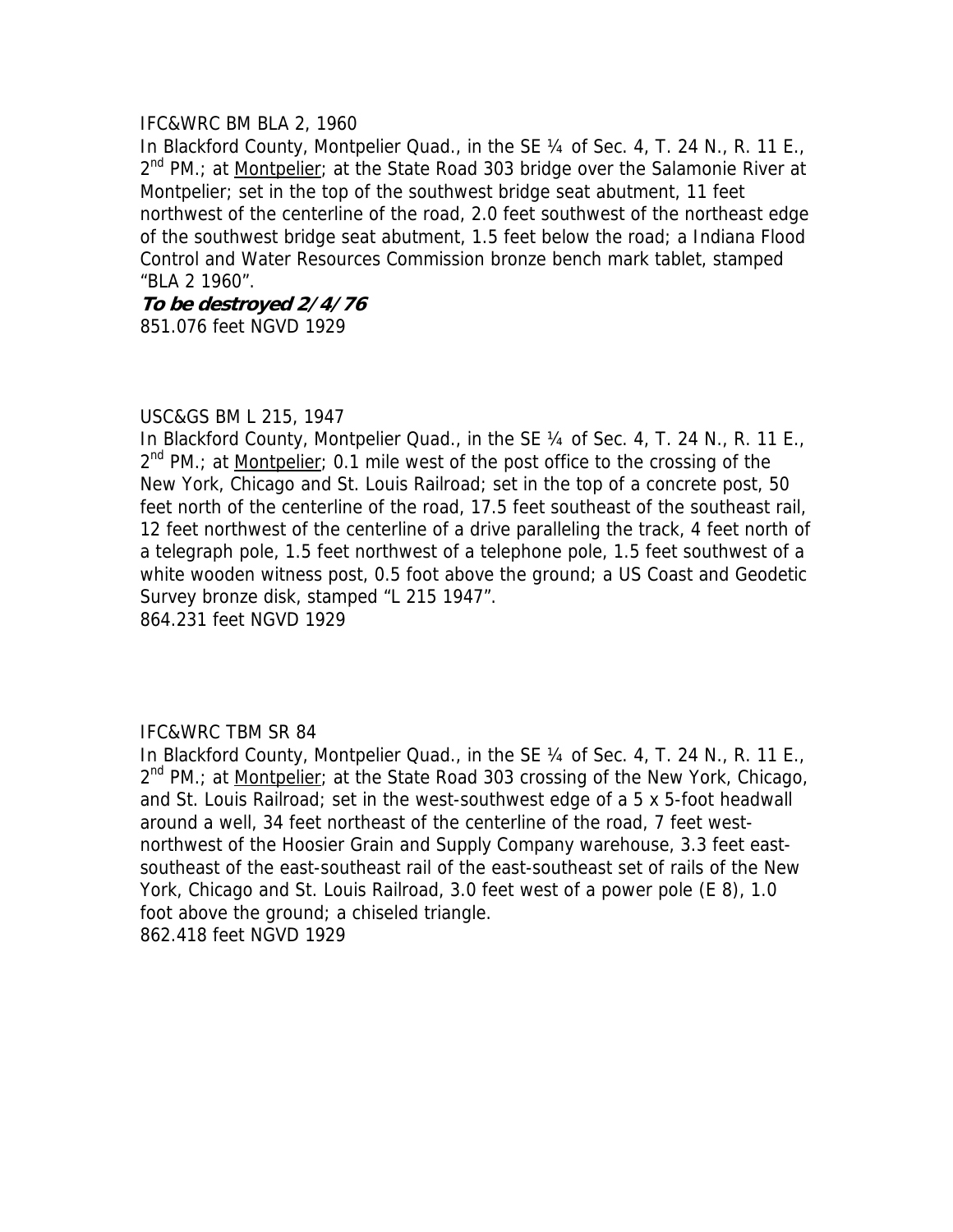## IFC&WRC TBM SR 85

In Blackford County, Montpelier Quad., in the SW 1/4 of Sec. 3, T. 24 N., R. 11 E.,  $2^{nd}$  PM.; at Montpelier; at the junction of High Street and State Road 18 at the east side of Montpelier; set in the southwest side of a 12-inch Walnut tree, 125 feet west of the extended center line of the west-southwest road, 14 feet northeast of the centerline of High Street, 1.0 foot above the ground, level with the road; a boat spike driven through an aluminum tag, stamped "TBM SR 85 1962". 862.203 feet NGVD 1929

## USC&GS BM P 215, 1947

In Blackford County, Montpelier Quad., in the SE 1/4 of Sec. 3, T. 24 N., R. 11 E.,  $2^{nd}$  PM.; about 1.0 mile east of Montpelier; at the State Road 18 bridge over the Salamonie River; set in the top at the east end of the south concrete railing, 12 feet south of the centerline of the road, 3.5 feet above the road, 2 feet west of the east end of the south railing; a US Coast and Geodetic Survey bronze disk, stamped "P 215 1947". 861.163 feet NGVD 1929

## USC&GS BM Q 215, 1947

In Blackford County, Petroleum Quad., in the SW 1/4 of Sec. 1, T. 24 N., R. 11 E.,  $2<sup>nd</sup>$  PM.; about 2.0 miles east of Montpelier; at the intersection of State Road 18 and a gravel 700 East road to the north and a black top Balbec Road to the southeast, in the southeast quarter of the junction; set in the top of a concrete post, 48 feet south of the center line of the blacktop road, 8 feet southeast of a power pole, 4.5 feet east of a fence corner, 2 feet below State Road 18, 1 foot west of a white wooden witness post, 0.5 foot above the ground; a US Coast and Geodetic Survey bronze disk, stamped "Q 215 1947" 866.849 feet NGVD 1929

## USC&GS BM R 215, 1947

In Blackford County, Petroleum Quad., in the SW 1/4 of Sec. 6, T. 24 N., R. 12 E.,  $2^{nd}$  PM.; about 3.0 miles east of Montpelier; at the intersection of State Road 18 and a gravel 800 East Road, in the northeast quarter of the intersection; set in the top of a concrete post, 52 feet east of the centerline of the gravel 800 East Road, 41 feet north of the centerline of State Road 18, 16.5 feet east of a 36 inch Oak tree, 1.5 feet west of a wooden witness post, 1.5 feet below State Road 18, 1.0 foot south of a fence line, 0.5 foot above the ground; a US Coast and Geodetic Survey bronze disk, stamped "R 215 1947" 878.374 feet NGVD 1929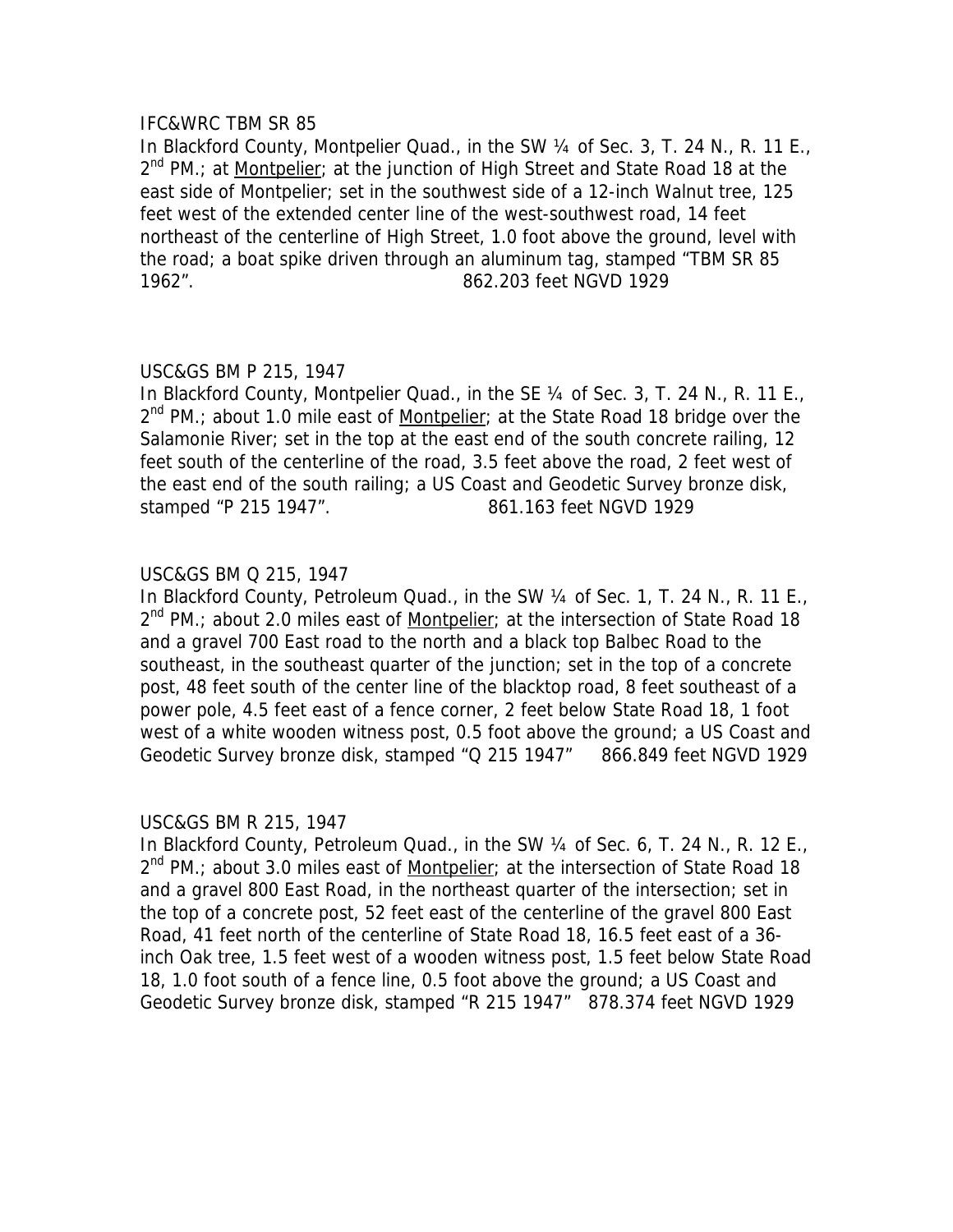## IFC&WRC TBM SR 86, 1962

In Blackford County, Petroleum Quad., in the SE 1/4 of Sec. 12, T. 24 N., R. 11 E.,  $2^{nd}$  PM.; about 3.0 miles east of Montpelier; at the intersection of a gravel 800 East Road and a paved Balbec Road, in the southwest quarter of the intersection; set in the west side of a 50-inch Oak tree, 40 feet south of the centerline of the paved Balbec Road, 20 feet west of the centerline of the gravel 800 East Road, 0.8 foot above the ground, 0.2 foot below the road; a boat spike driven through an aluminum tag, stamped "TBM SR 86 1962". 874.486 feet NGVD 1929

## IFC&WRC BM BLA 3, 1960

In Blackford County, Petroleum Quad., in the SW 1/4 of Sec. 7, T. 24 N., R. 12 E.,  $2^{nd}$  PM.; about 3.3 miles east-southeast of <u>Montpelie</u>r; at the Avenue one-span concrete arch bridge over Stoney Creek; set in the top of the south wingwall, 9 feet southwest of the centerline of the road, 0.6 foot northwest of the southeast edge of the southwest guardrail, 0.5 foot above the road; a Indiana Flood Control and Water Resources Commission bronze bench mark tablet, stamped "BLA 3 1960".

862.282 feet NGVD 1929

For the marks at Blackford-Jay County Line see Jay County benchmarks.

## IFC&WRC BM BLA 1, 1960

In Blackford County, Montpelier Quad., in the NW 1/4 of Sec. 4, T. 24 N., R. 11 E.,  $2^{nd}$  PM.; about 0.8 mile northwest of Montpelier; 0.15 mile north along 450 East Road from the entrance to the Odd Fellows Cemetery at Montpelier to a 9 foot concrete box culvert at a right angle turn west in the road, in the southwest corner of the bend; set in the top at the southeast end of the southwest headwall, 60 feet west of the extended centerline of 450 East Road, 28 feet south of the extended center line of the east-west road (Blackford-Wells County Line Road), 1.0 foot above the road, 0.85 foot northwest of the southeast end of the southwest headwall; a Indiana Flood Control and Water Resources Commission bronze bench mark tablet, stamped "BLA 1 1960." 856.615 feet NGVD 1929 Superseded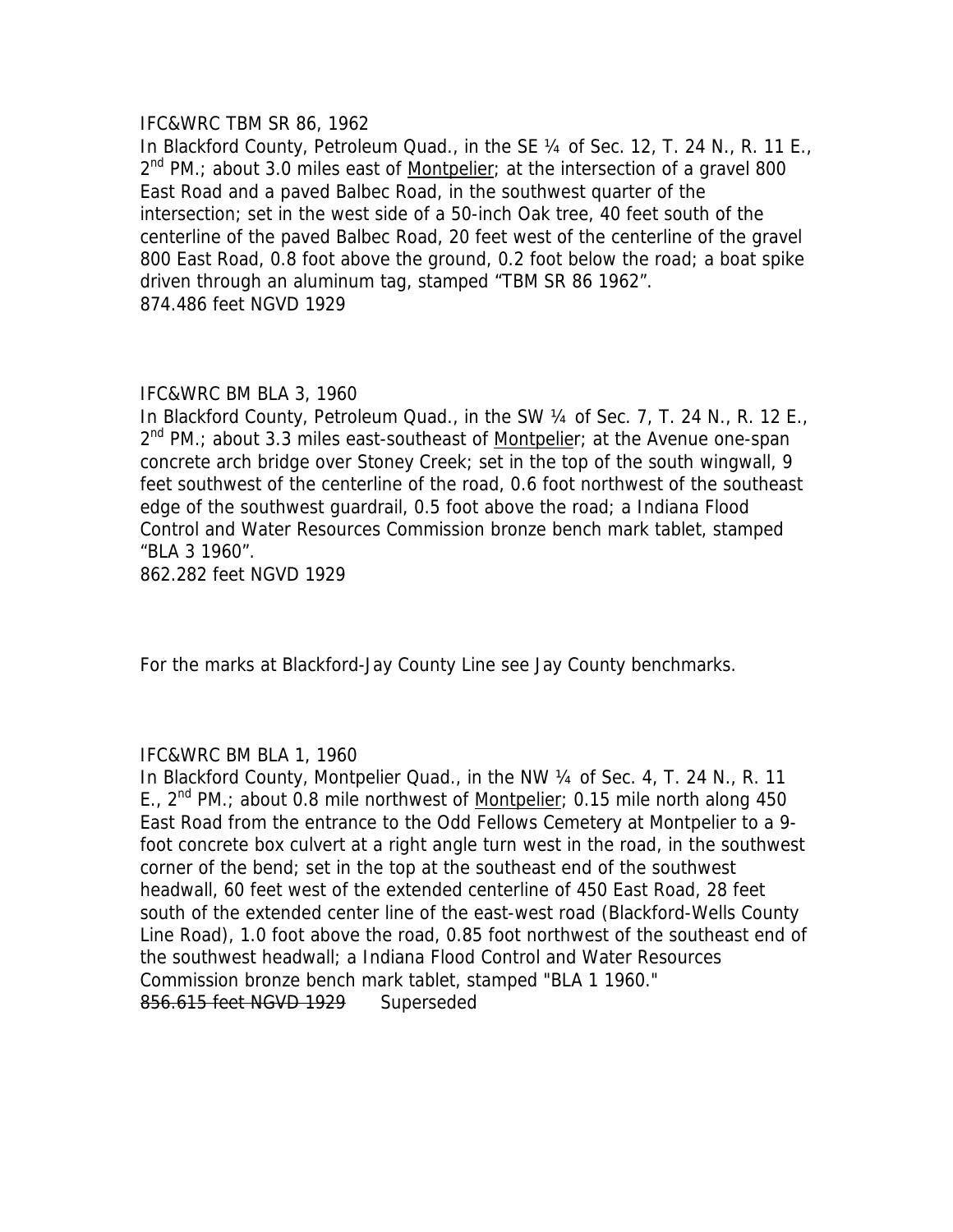## IFC&WRC BM BLA 1 RESET 1972

In Blackford County, Montpelier Quad., in the SW 1/4, Sec. 33, T. 25N., R. 11 E., about 0.8 mile northwest of Montpelier; 0.15 mile north along 450 East Road from the entrance to the Odd Fellows Cemetery at Montpelier to a right angle turn west; set in the top of the west end of the north headwall of a 3-foot box culvert in the northwest quarter of the turn, 60 feet west of the north-south centerline tangent of the curve, 11 feet north of the east-west centerline tangent of the curve, 1 foot east of the west end of the headwall; a Indiana Flood Control and Water Resources Commission brass bench mark tablet, stamped "BLA 1 RESET 1972".

856.745 feet N.G.V.D. 1929

## DNR TBM SR 1, 1990

In Blackford County, Montpelier Quad., in the West ½ of Sec. 4, T. 24 N., R. 11 E.,  $2^{nd}$  PM.; about 0.5 mile northeast of Montpelier; about 0.45 mile southeast and then northeast along Cummins Road to the Arthur W. Carnes residence (# 5493 E. Cummins Road) on the northwest side of the road; set in the north side of utility pole # BL 579, 450 feet southwest of the centerline of the drive to the residence, 17.4 feet northwest of the centerline of the road, 0.9 foot above the ground; a railroad spike driven through a aluminum tag, stamped "IDNR TBM SR 1 1990".

## THIRD ORDER

850.596 feet N.G.V.D. 1929

## DNR TBM SR 2, 1990

In Blackford County, Montpelier Quad., in the West ½ of Sec. 4, T. 24 N., R. 11 E.,  $2^{nd}$  PM.; about 0.5 mile northeast of Montpelier; about 0.45 mile southeast and then northeast along Cummins Road to the Arthur W. Carnes residence (# 5493 E. Cummins Road) on the northwest side of the road; set in the southwest side of utility pole  $#E$  11, 16.0 feet northeast of the centerline of the drive to the residence, 14.8 feet northwest of the centerline of the road, 0.8 foot above the ground; a railroad spike driven through a aluminum tag, stamped "IDNR TBM SR 2 1990".

## THIRD ORDER

851.916 feet N.G.V.D. 1929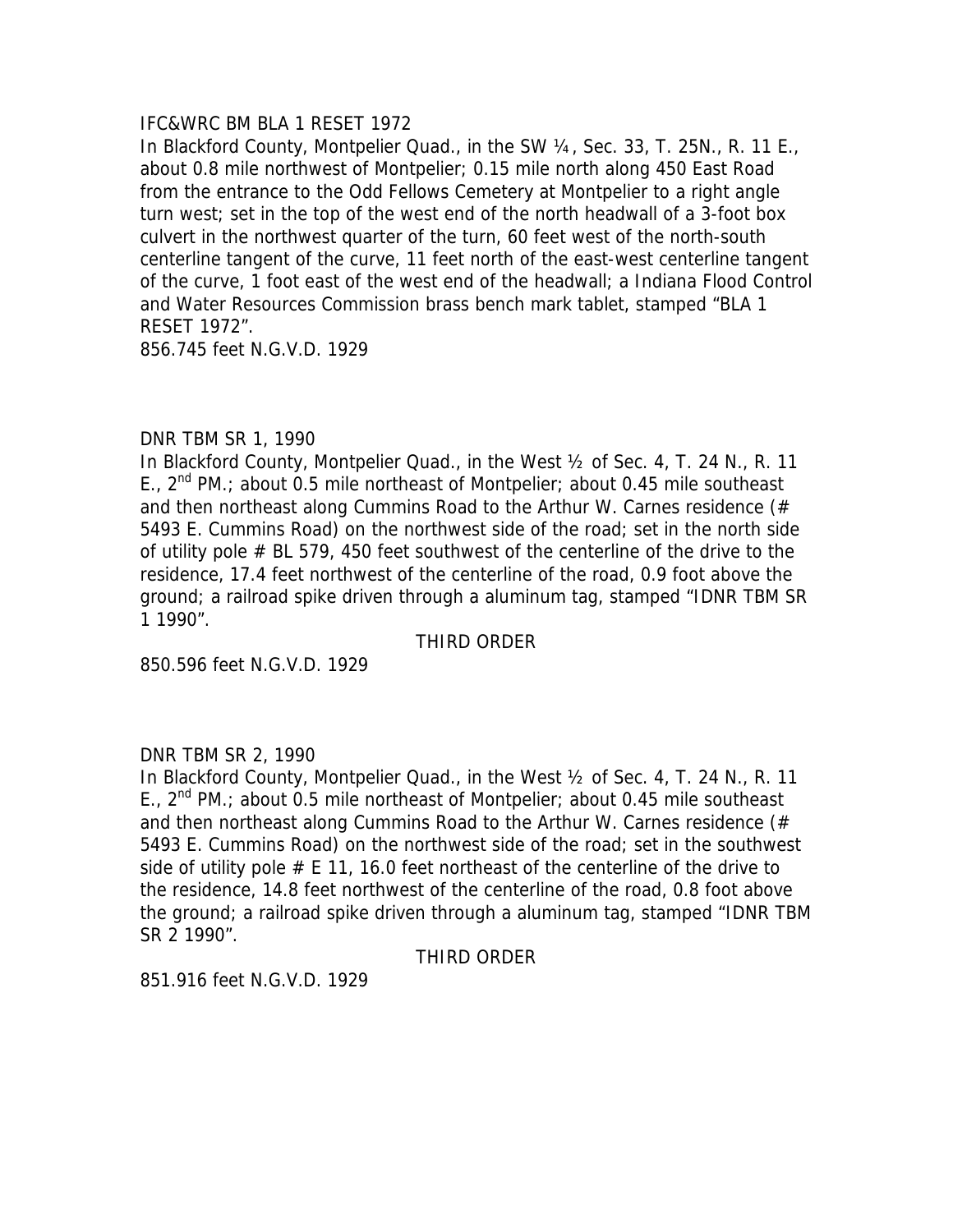## DNR TBM SC 3, 1990

In Blackford County, Montpelier Quad., in the West ½ of Sec. 4, T. 24 N., R. 11 E.,  $2^{nd}$  PM.; about 0.5 mile northeast of Montpelier; about 0.45 mile southeast and then northeast along Cummins Road to the Arthur W. Carnes residence (# 5493 E. Cummins Road) on the northwest side of the road; set in the south side of a 30 inch Oak tree, 170.0 feet southwest of the southwest corner of a barn, 120.0 feet northwest of the centerline of the road, 1.2 feet above the ground; a 16 penny nail.

## THIRD ORDER

851.007 feet N.G.V.D. 1929

## DNR TBM SR 4, 1990

In Blackford County, Montpelier Quad., in the SE 1/4 of Sec. 3, T. 24 N., R. 11 E.,  $2^{nd}$  PM.; about 1.0 mile east of Montpelier; near the southeast corner of the State Road 18 three arch bridge over the Salamonie River; set in the north side of power pole # BL 5160, 31 feet south of the centerline of the road, 18 feet east of the centerline of a asphalt private drive, 1.0 foot above the ground; a railroad spike driven through a aluminum tag, stamped "IDNR TBM SR 4 1990". THIRD ORDER

857.671 feet N.G.V.D. 1929

## DNR TBM SAL 1, 1989

In Blackford County, Montpelier Quad., in the NE 1/4 of Sec. 4, T. 24 N., R. 11 E.,  $2^{nd}$  PM.; at Montpelier; 0.37 mile south along 450 East Road from the entrance of the Odd Fellows Cemetery to a "T"-road east, thence 0.25 mile east to the Krieg's strawberry farm, at the northeast corner of the farm; set in the top of the east end of a concrete headwall of a field drain outlet; a chiseled square.

THIRD ORDER

841.285 feet N.G.V.D. 1929